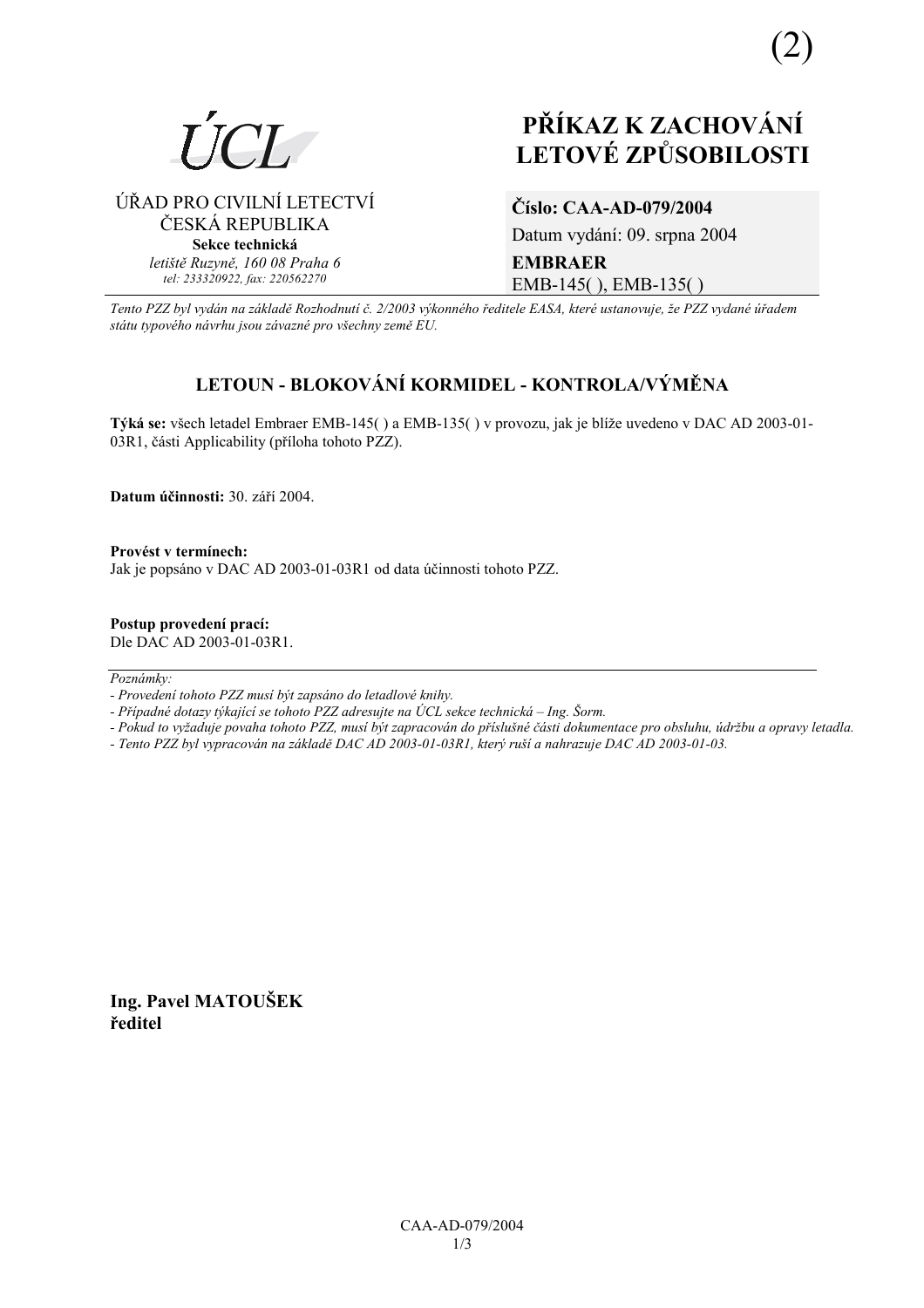### **BRAZILIAN AIRWORTHINESS DIRECTIVE AD No.: 2003-01-03R1**

#### **EFFECTIVE DATE: 26 Jul. 2004**

The following Airworthiness Directive (AD), issued by the Departamento de Aviação Civil (DAC) in accordance with provisions of Chapter IV, Title III of Código Brasileiro de Aeronáutica - Law No. 7,565 dated 19 December 1986 - and Regulamento Brasileiro de Homologação Aeronáutica (RBHA) 39, applies to all aircraft registered in the Registro Aeronáutico Brasileiro. No person may operate an aircraft to which this AD applies, unless it has previously complied with the requirements established herein.

#### **AD No. 2003-01-03R1 - EMBRAER - Amendment 39-1037.**

#### **APPLICABILITY:**

This Airworthiness Directive is applicable to all Embraer EMB-145( ) and EMB-135( ) aircraft models in operation, either with an operational electromechanical gust lock system or with provisions for the installation of the electromechanical system, provided a gust-lock spring cartridge P/N KPD2611 installed in that system.

#### **CANCELLATION / REVISION:**

This AD cancels and supersedes the AD No. 2003-01-03, original issue  $-$  Amdt 39-980, dated 10 Feb. 2003, and is being issued to include a terminal action through replacement of the spring cartridge by one bearing a new P/N.

#### **REASON:**

It has been found the occurrence of cases of unscrewing of the spring cartridges of the electromechanical elevators gust lock system, precluding them to be unlocked on the ground, with a possibility of elevator jam if the failure occurs during flight.

Since this condition may occur in other aircraft of the same type and affects flight safety, a corrective action is required. Thus, sufficient reason exists to request compliance with this AD in the indicated time limit.

#### **REQUIRED ACTION:**

Periodic inspection and replacement of the spring cartridges of the electromechanical gust lock system.

#### **COMPLIANCE:**

Required as indicated below, unless already accomplished.

**(a)** Within the 30 days previous to 10 Fev. 2003, the effective date of the original issue of this AD:

**(1)** For aircraft which have incorporated complete electromechanical elevators gust lock system either at factory or through accomplishment of Embraer Service Bulletins Nos. 145-27-0075, original issue, or 145-27-0086, original issue, or further revisions approved by the CTA, visually inspect the spring cartridges of the electromechanical gust lock system within the next 30 calendar days after 10 Feb. 2003, the effective date of the original issue of this AD, to make sure that the lock washer projection fits the slots in the cartridge flange. If there are signs of cartridge unscrewing, replace the spring cartridge assembly before next flight. Repeat the inspection at intervals no larger than 800 flight hours until accomplishment of item (b) below.

**(2)** For aircraft which have only the provisions for incorporation of the electromechanical elevators gust lock system either at factory or through accomplishment of Embraer Service Bulletins Nos. 145-27-0075, original issue, or 145-27-0086, original issue, or further revisions approved by the CTA, and have installed spring cartridges P/N KPD2611, visually inspect the spring cartridges of the electromechanical gust lock system within the next 60 calendar days after 10 Feb. 2003, the effective date of the original issue of this AD, to make sure that the lock washer projection fits the slots in the cartridge flange. If there are signs of cartridge unscrewing, replace the spring cartridge assembly before next flight. Repeat the inspection at intervals no larger than 800 flight hours until accomplishment of item (b) below.